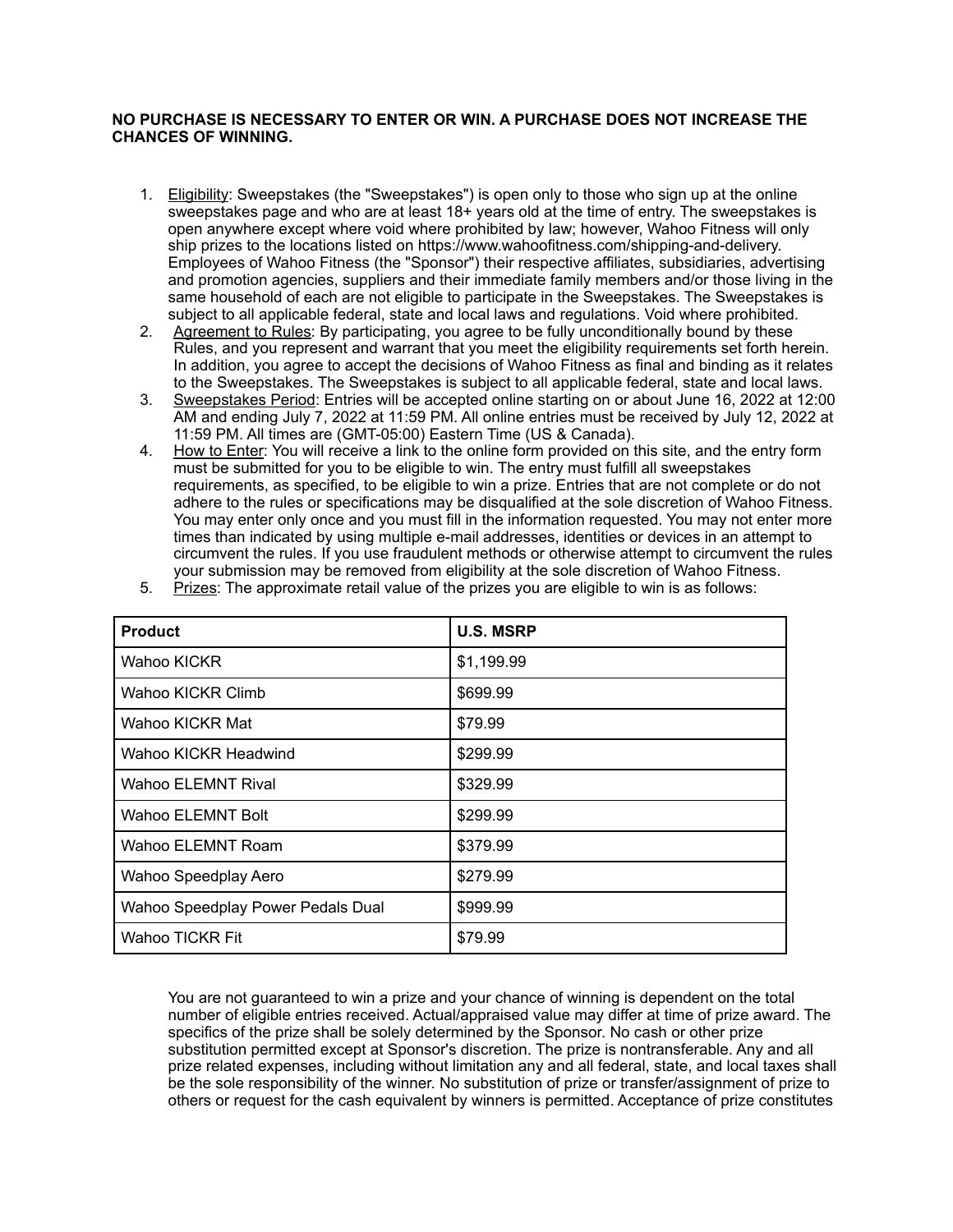permission for Wahoo Fitness to use winner's name, likeness, and entry for purposes of advertising and trade without further compensation, unless prohibited by law.

- 6. Odds: The odds of winning depend on the number of eligible entries received.<br>7. Winner selection and notification: Winners of the Sweepstakes will be selected
- Winner selection and notification: Winners of the Sweepstakes will be selected in a random drawing under the supervision of the Sponsor within seven (7) days of the contest end. Winners will be notified via e-mail to the e-mail address they entered the Sweepstakes with within seven (7) days following the winner selection. Wahoo Fitness shall have no liability for a winner's failure to receive notices due to winners' spam, junk e-mail or other security settings or for winners' provision of incorrect or otherwise non-functioning contact information. If the selected winner cannot be contacted, is ineligible, fails to claim the prize within fifteen (15) days from the time award notification was sent, or fails to timely return a completed and executed declaration and release as may be required, the prize may be forfeited and an alternate winner selected. The receipt by winner of the prize offered in this Sweepstakes is conditioned upon compliance with any and all federal and state laws and regulations. ANY VIOLATION OF THESE OFFICIAL RULES BY ANY WINNER (AT SPONSOR'S SOLE DISCRETION) WILL RESULT IN SUCH WINNER'S DISQUALIFICATION AS WINNER OF THE SWEEPSTAKES AND ALL PRIVILEGES AS WINNER WILL BE IMMEDIATELY TERMINATED.
- 8. Rights Granted by You: By entering this content you understand that Wahoo Fitness, anyone acting on behalf of Wahoo Fitness, or its respective licensees, successors and assigns will have the right, where permitted by law, without any further notice, review or consent to print, publish, broadcast, distribute, and use, worldwide in any media now known or hereafter in perpetuity and throughout the World, your entry, including, without limitation, the entry and winner's name, portrait, picture, voice, likeness, image or statements about the Sweepstakes, and biographical information as news, publicity or information and for trade, advertising, public relations and promotional purposes without any further compensation.
- 9. Terms: Wahoo Fitness reserves the right, in its sole discretion to cancel, terminate, modify or suspend the Sweepstakes should (in its sole discretion) a virus, bugs, non-authorized human intervention, fraud or other causes beyond its control corrupt or affect the administration, security, fairness or proper conduct of the Sweepstakes. In such case, Wahoo Fitness may select the recipients from all eligible entries received prior to and/or after (if appropriate) the action taken by Wahoo Fitness. Wahoo Fitness reserves the right at its sole discretion to disqualify any individual who tampers or attempts to tamper with the entry process or the operation of the Sweepstakes or website or violates these Terms & Conditions. Wahoo Fitness has the right, in its sole discretion, to maintain the integrity of the Sweepstakes, to void votes for any reason, including, but not limited to; multiple entries from the same user from different IP addresses; multiple entries from the same computer in excess of that allowed by sweepstakes rules; or the use of bots, macros or scripts or other technical means for entering. Any attempt by an entrant to deliberately damage any web site or undermine the legitimate operation of the sweepstakes may be a violation of criminal and civil laws and should such an attempt be made, Wahoo Fitness reserves the right to seek damages from any such person to the fullest extent

permitted by law.

- 10. Marketing: By entering the Sweepstakes you agree to receive email newsletters periodically from Wahoo Fitness. You can opt-out of receiving this communication at any time by clicking the unsubscribe link in the newsletter.
- 11. Limitation of Liability: By entering you agree to release and hold harmless Wahoo Fitness, World Triathlon Corporation, and their subsidiaries, affiliates, advertising and promotion agencies, partners, representatives, agents, successors, assigns, employees, officers and directors from any liability, illness, injury, death, loss, litigation, claim or damage that may occur, directly or indirectly, whether caused by negligence or not, from (i) such entrant's participation in the sweepstakes and/or his/her acceptance, possession, use, or misuse of any prize or any portion thereof, (ii) technical failures of any kind, including but not limited to the malfunctioning of any computer, cable, network, hardware or software; (iii) the unavailability or inaccessibility of any transmissions or telephone or Internet service; (iv) unauthorized human intervention in any part of the entry process or the Sweepstakes; (v) electronic or human error which may occur in the administration of the Sweepstakes or the processing of entries.
- 12. Disputes: This Sweepstakes is governed by the laws of the United States and the State of Georgia without respect to conflict of law doctrines. As a condition of participating in this Sweepstakes, you agree that any and all disputes which cannot be resolved between the